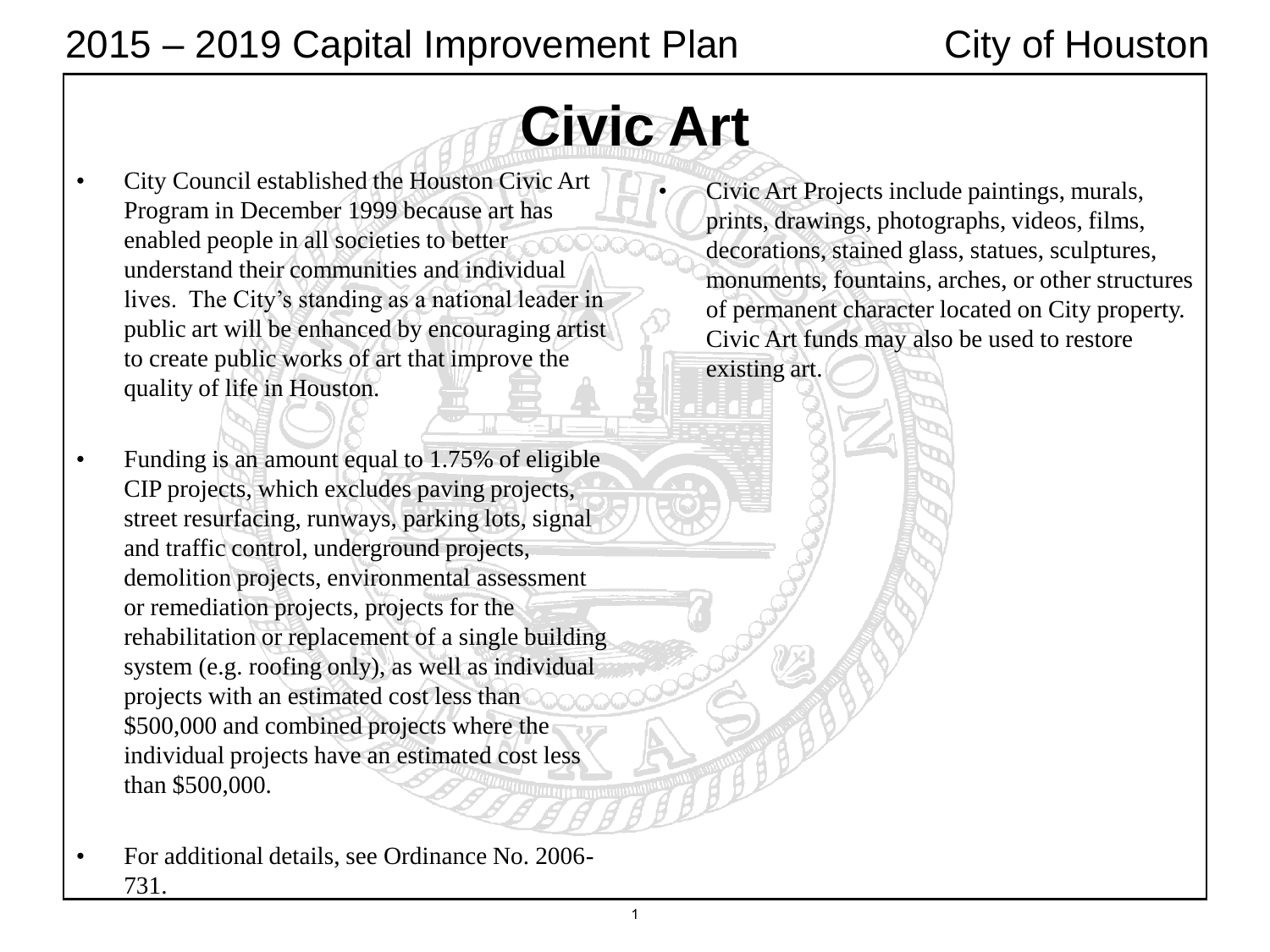# 2015 – 2019 Capital Improvement Plan City of Houston

### **CIVIC ART - Summary of Future Funds**

| <b>Department</b>    |        | <b>Fiscal Year Planned Appropriations</b> |       |       |       |           |
|----------------------|--------|-------------------------------------------|-------|-------|-------|-----------|
|                      | 2015   | 2016                                      | 2017  | 2018  | 2019  | 2015-2019 |
| Fire                 | 93     | 204                                       | 4     |       | 49    | 350       |
| Gen. Gov't.          |        |                                           | 95    | 729   |       | 824       |
| Library              | 148    | 98                                        | 118   | 188   |       | 552       |
| <b>Parks</b>         | 232    | 61                                        | 141   |       | 25    | 459       |
| Police               | 236    |                                           |       |       |       | 236       |
| <b>Public Works</b>  | 57     | 264                                       |       |       |       | 321       |
| <b>Public Health</b> |        | 242                                       | 177   | 38    |       | 457       |
| <b>Solid Waste</b>   | 8      |                                           | 99    |       |       | 108       |
| Aviation             | 11.245 | 5,000                                     | 5,076 | 4,500 | 6,288 | 32,109    |
|                      |        |                                           |       |       | Total | 35,416    |

\*All amounts are also indicated within each department on the Form D and Form A in the Project Allocation line Other except Public Works all Art is associated only with project S-001000.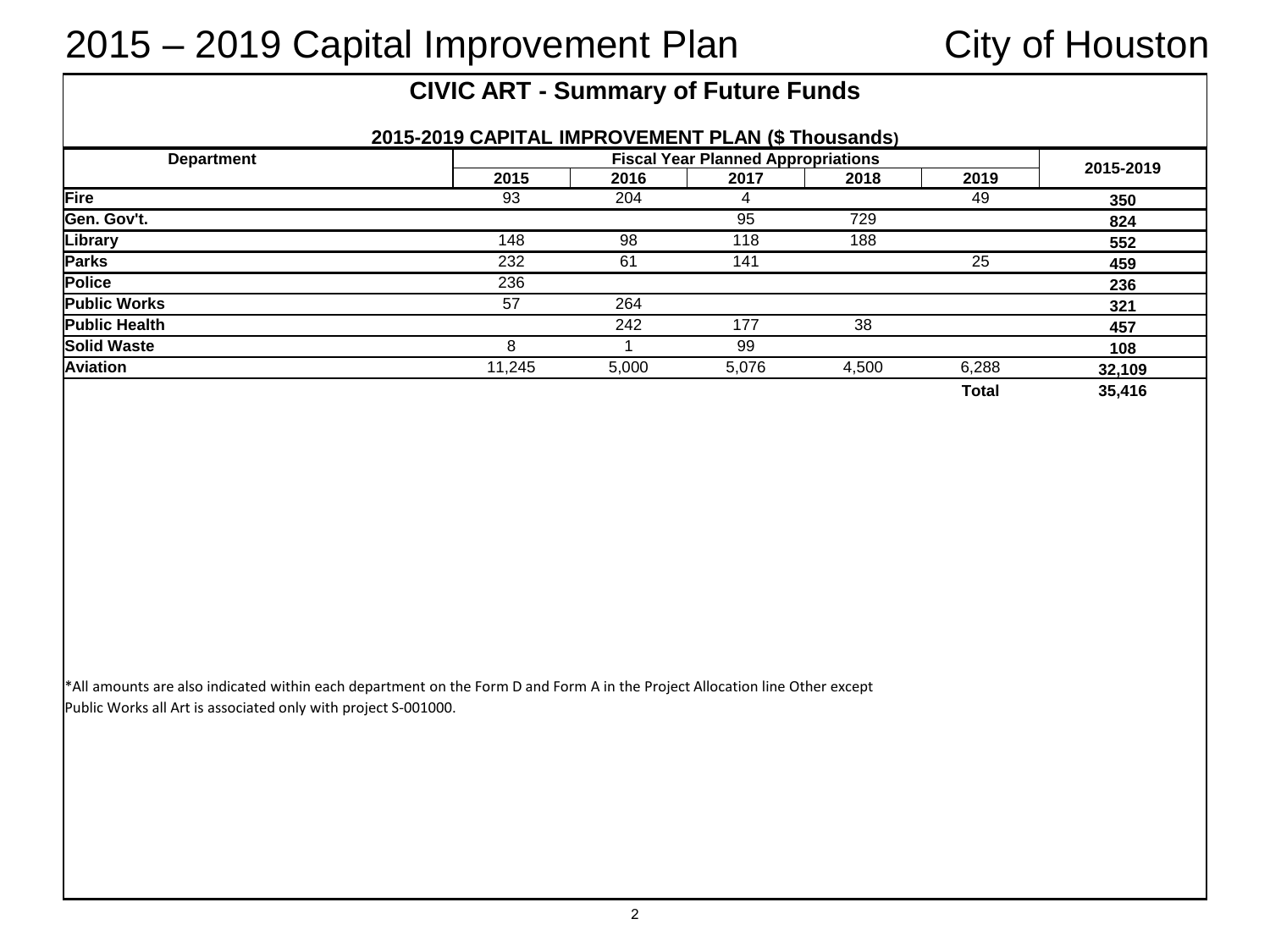# 2015 – 2019 Capital Improvement Plan City of Houston

|                      |                                             | <b>CIVIC ART - Summary of Funds</b>                                                                                                      |                      |                |
|----------------------|---------------------------------------------|------------------------------------------------------------------------------------------------------------------------------------------|----------------------|----------------|
|                      |                                             | 2015-2019 CAPITAL IMPROVEMENT PLAN (\$ Thousands)                                                                                        |                      |                |
| <b>Department</b>    | <b>Project</b>                              | <b>Description</b>                                                                                                                       | 2015-2019            |                |
| <b>Aviation</b>      | <b>Houston Arts Alliance Project</b>        | Contract for City Art program's administration (Art<br>repairs, relocation, new civic art projects, or<br>enhancements of existing Art). | <b>Project Total</b> | 4,165<br>4,165 |
| <b>Aviation</b>      | <b>Civic Art Uncontracted Project</b>       | Unencumbered Pool Balance.                                                                                                               |                      |                |
|                      |                                             |                                                                                                                                          | <b>Project Total</b> | 1,254<br>1,254 |
| Fire                 | <b>Civic Art Uncontracted Project</b>       | Unencumbered Pool Balance.                                                                                                               |                      |                |
|                      |                                             |                                                                                                                                          |                      | 453            |
|                      |                                             |                                                                                                                                          | <b>Project Total</b> | 453            |
| Gen. Govrn.          | <b>HTV Reception Room City Hall</b>         | Municipal Channel lobby display in City Hall.                                                                                            |                      |                |
|                      |                                             |                                                                                                                                          |                      | 56             |
| Gen. Govrn.          | <b>Barc Adoption Center</b>                 | Lobby display for Animal Control Center on Carr                                                                                          | <b>Project Total</b> | 56             |
|                      |                                             | Street.                                                                                                                                  |                      | 106            |
|                      |                                             |                                                                                                                                          | <b>Project Total</b> | 106            |
| Gen. Govrn.          | <b>Houston Arts Alliance Project</b>        | Contract for City Art program's administration (Art                                                                                      |                      |                |
|                      |                                             | repairs, relocation, new civic art projects, or                                                                                          |                      | 12             |
|                      |                                             | enhancements of existing Art).                                                                                                           | <b>Project Total</b> | 12             |
| Gen. Govrn.          | <b>Houston Cauldron Monument Relocation</b> | Contract for City Art program's administration (Art                                                                                      |                      |                |
|                      |                                             | repairs, relocation, new civic art projects, or                                                                                          |                      | 51             |
|                      |                                             | enhancements of existing Art).                                                                                                           | <b>Project Total</b> | 51             |
| <b>Gen. Govrn.</b>   | <b>Civic Art Uncontracted Project</b>       | Unencumbered Pool Balance.                                                                                                               |                      |                |
|                      |                                             |                                                                                                                                          | <b>Project Total</b> | 18<br>18       |
| <b>Health</b>        | <b>Civic Art Uncontracted Project</b>       | Unencumbered Pool Balance.                                                                                                               |                      |                |
|                      |                                             |                                                                                                                                          |                      | 314            |
|                      |                                             |                                                                                                                                          | <b>Project Total</b> | 314            |
| <b>Houston First</b> | <b>Civic Art Uncontracted Project</b>       | Unencumbered Pool Balance.                                                                                                               |                      |                |
|                      |                                             |                                                                                                                                          |                      | 893            |
|                      |                                             |                                                                                                                                          | <b>Project Total</b> | 893            |
| Library              | <b>Civic Art Uncontracted Project</b>       | Unencumbered Pool Balance.                                                                                                               |                      |                |
|                      |                                             |                                                                                                                                          |                      | 781            |
|                      |                                             |                                                                                                                                          | <b>Project Total</b> | 781            |
| <b>Parks</b>         | <b>Garden Sculpture</b>                     | Sculpture located in Herman Park.                                                                                                        |                      | 202            |
|                      |                                             |                                                                                                                                          | <b>Project Total</b> | 202            |
|                      |                                             |                                                                                                                                          |                      |                |